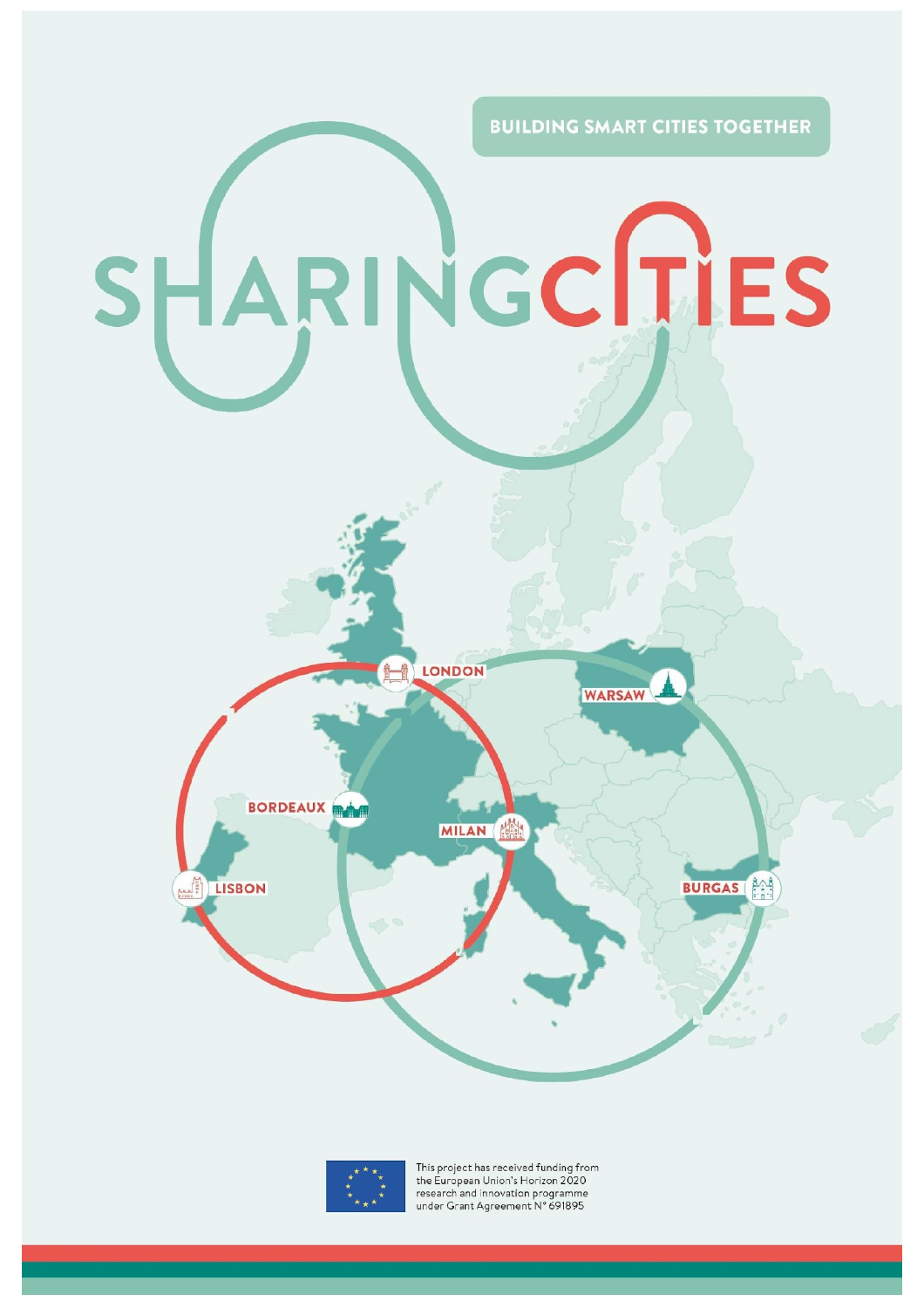

# D1.8 RISK MANAGEMENT REPORT

| <b>Grant Agreement nr.</b>                     | 691895                                                |
|------------------------------------------------|-------------------------------------------------------|
| Project acronym                                | <b>Sharing Cities</b>                                 |
| <b>Project title</b>                           | <b>Sharing Cities</b>                                 |
| <b>Funding scheme</b>                          | <b>Innovation Action</b>                              |
| <b>Previous Document</b><br><b>Submissions</b> | <b>None</b>                                           |
| Due date of deliverable                        | Month <sub>72</sub>                                   |
| Main editor (s)                                | Sandeep Duggal                                        |
| Contributor (s)                                | Nathan Pierce, Jem McKenna - Percy and Eduardo Silva. |
|                                                |                                                       |

**Project funded by the European Commission within the H2020 Support Programme**

#### **DISSEMINATION LEVEL**

PU Public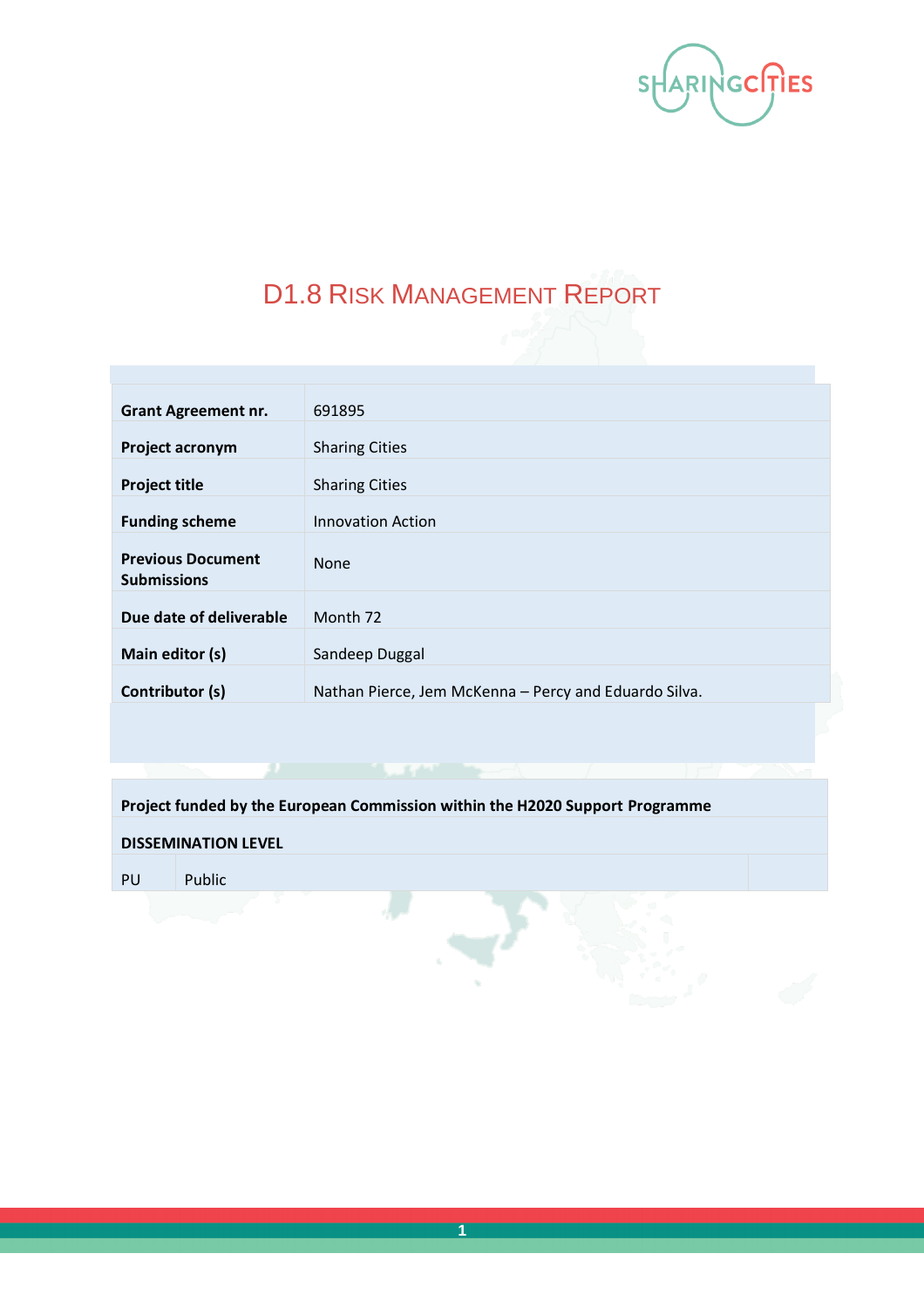

#### **Disclaimer**

This document contains materials which are copyrighted by the Sharing Cities consortium partners and may not be reproduced or copied without written permission. All Sharing Cities consortium members have agreed to publish in full this document. The commercial use of any information contained in this document may require a license from the owner of that information.

Neither the Sharing Cities consortium as a whole nor any individual party of the Sharing Cities consortium, provide any guarantee that the information contained in this document is ready to be used as it is, or that use of such information is free from risk, and will accept no liability for any loss or damage experienced by any person and/or entity using this information.

The sole responsibility of this publication lies with the author. The European Union is not responsible for any use that may be made of the information contained therein.

#### **Statement of Originality**

This deliverable contains original unpublished work except where clearly indicated otherwise. Acknowledgement of previously published material and of the work of others has been made through appropriate citation, quotation or both.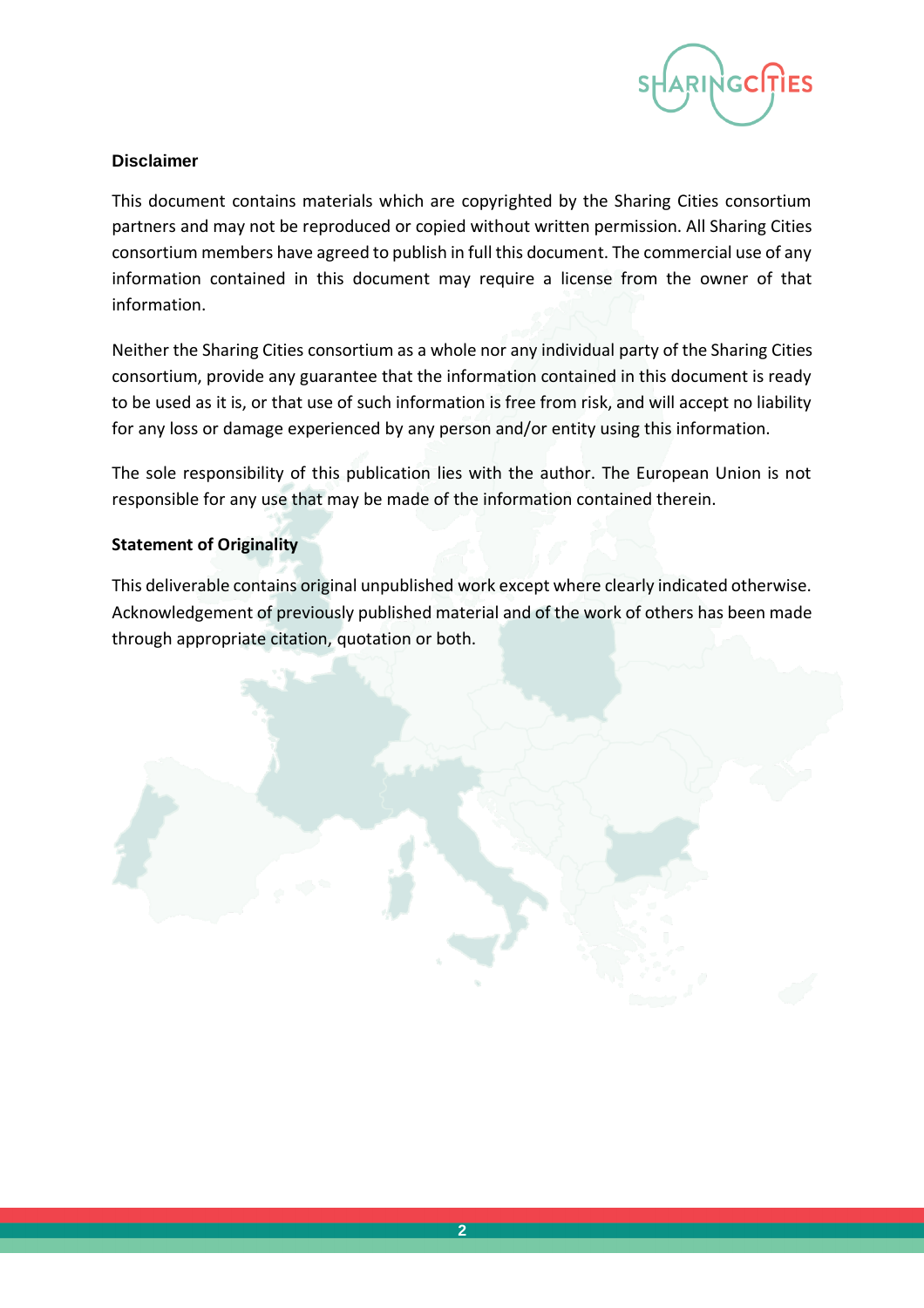

### **INTRODUCTION**

Sharing Cities is an EU Horizon 2020 Smart Cities and Communities programme aimed at changing the way we think about the role of digital technology in our cities and to clarify how we can all benefit from and contribute to this transformation process. The programme vision is of:

*"a more agile and more collaborative smart cities market that dramatically increases the speed and scale at which we implement smart solutions across European cities, engaging society in new ways to cause them to play an active role in the transformation of their communities – delivering more vibrant, liveable, economically active, and resource efficient cities."*

Underpinning this vision are a set of shared solutions that apply a 'digital first' approach; are more common, integrated, open; and provide the 'building blocks' incorporating European and worldwide leading practices that can be deployed at scale yet tailored to cities of different size and stage of development. The solutions (measures) implemented by the Sharing Cities Programme are shown below.

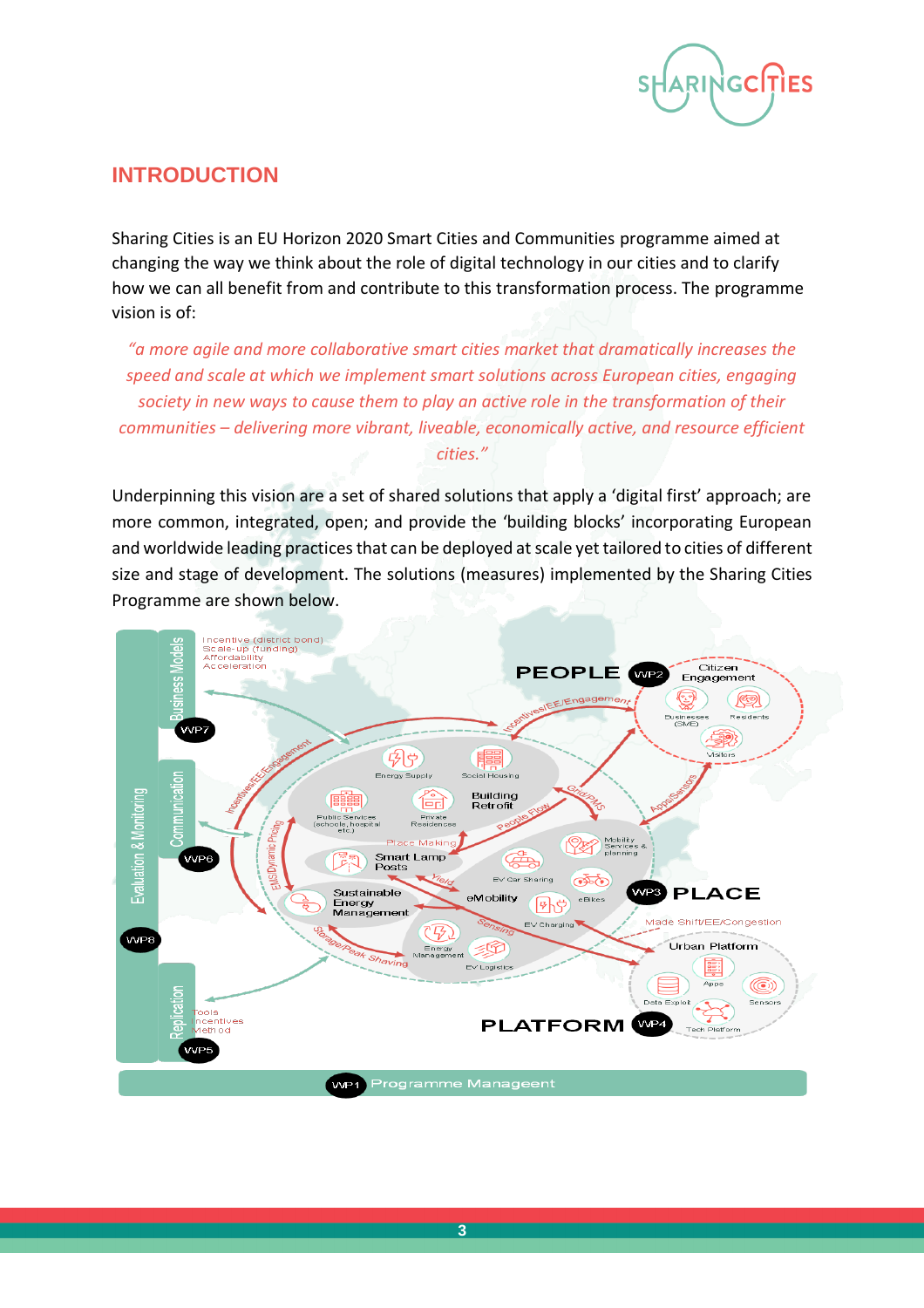

The programme brought together more than 70 people, from 35 partner organisations and 6 countries, to work across 8 highly connected work packages; which broadly focus on the themes of People, Place and Platform:

**PEOPLE** – Approaches and tools to develop a deep understanding of society, and how citizens can actively participate in making their districts better places, through sharing services, delivering better outcomes.

**PLACE** – Comprising four main streams of work that address city infrastructure and services that support low energy districts, electrification of mobility, and integration of infrastructures and processes. These include: Building Retrofit; Sustainable Energy Management System; Shared eMobility; and Smart Lampposts.

**PLATFORM** – An urban sharing platform (USP) that manages data from a wide range of sources, including sensors as well as more traditional data sources. The USP will be built using open technologies and standards, building on London's DataStore expertise, Milan's work on an Application Programming Interface (API) marketplace and Lisbon's work on sensor data and gateways.

Over the course of the last 6 years, these solutions have been implemented in 3 European 'Lighthouse' Cities: Lisbon, London and Milan. In each of these 3 cities there was one demonstration site in which the replicability of these the physical, digital and human systems have been tested, to deliver sustainable place and resource management opportunities. The work has been conducted in a strong collaborative environment between the 3 cities and closely followed by 3 'follower' cities: Bordeaux, Burgas and Warsaw; with whom the ideas, learnings, and support on developing smart city solutions have been shared.

After six years of delivery, the programme has successfully delivered 30 different low carbon and digital infrastructure projects in the international cities of London (Greenwich), Milan, Lisbon, Warsaw, Bordeaux and Burgas. Major successes the programme can point to include retrofitting 67,612 sqm in 34 large buildings including public housing, private housing, schools and civic buildings including Lisbon's historic UNESCO City Hall), six types of electric mobility solutions (including 274 ev charging points, 1,410 e-bikes and 343 smart parking spaces), digital citizen engagement platforms and behaviour change applications, smart street infrastructure (including over 2,400 smart lampposts), 3 city wide data platforms and 4 district/building energy management systems.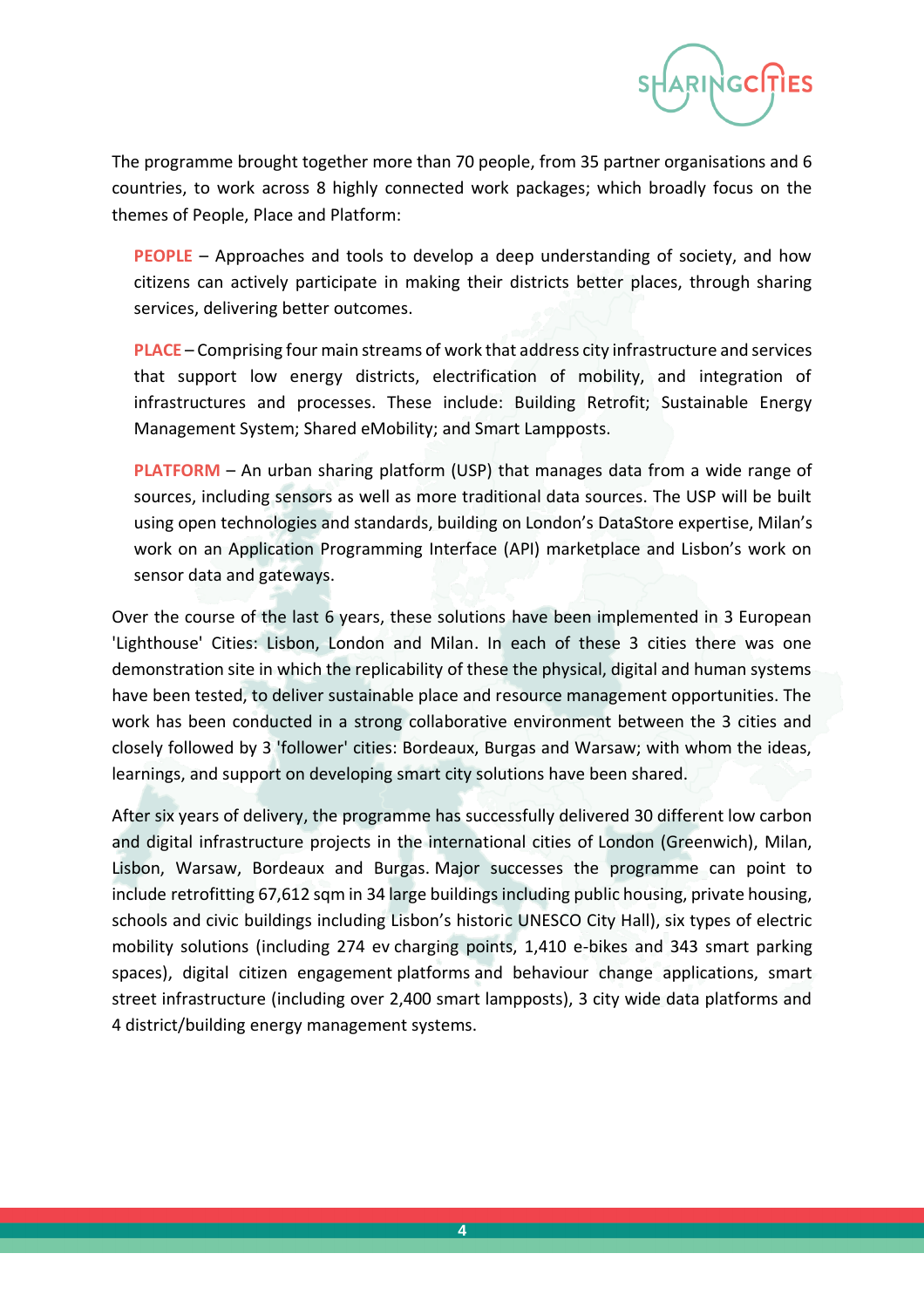

However, the programme's successes have not come without challenges and risks. Many of the obstacles faced such as the Coronavirus pandemic, political and regulatory change and other unforeseen events like the Grenfell Tower tragedy and Brexit have seriously compromised the programme's ability to achieve all its objectives.

This document sets out the main challenges and risks encountered by the programme, and recommendations on the corrective actions we used to mitigate them.

## **The main challenges and risks**

The Sharing Cities programme is not unique in facing risk. Like in all programmes, uncertainty is an inherit characteristic. The programme's approach to risk management and the foreseen risks identified at the beginning of the programme are documented in D1.7 and D1.8. The approach to risk management served the programme well by providing a formal structure to identify, escalate and mitigate risks.

It is certainly true that the programme faced many challenges, many of which were external and out of the programme's control. Some were due to our consortium's size and ambition. These risks and issues have led to deviations and delays, some minor and some significant.

The programme's Building Retrofit measure (T3.1) was an area that represented the biggest challenges that the programme faced. These types of complex infrastructure projects typically span years and involve a wide range of stakeholders. As such, they are vulnerable to external factors and disruptions, such as political cycles, challenges from residents, and economic downturns. For example, in London, the Grenfell Tower fire caused unanticipated delays to construction in the ensuing investigations and regulation changes. More recently, the emergence of COVID-19 caused construction work to stop in all cities while social distancing measures were put in place to control the virus' spread.

The main risks/issues encountered in this area fell into four broad groups, these were:

- 1. The publishing of new national regulations which have had a significant impact on the design and/or implementation of energy measures.
- 2. Municipal elections and new political decisions that involved services and procedures related to energy retrofit works.
- 3. Unexpected external events that forced a review of the technical design or financial schemes used.
- 4. The Coronavirus pandemic, an unforeseen risk, seriously inhibited the programme's ability to undertake the works and bought about significant changes to the usage of our measures and their impact.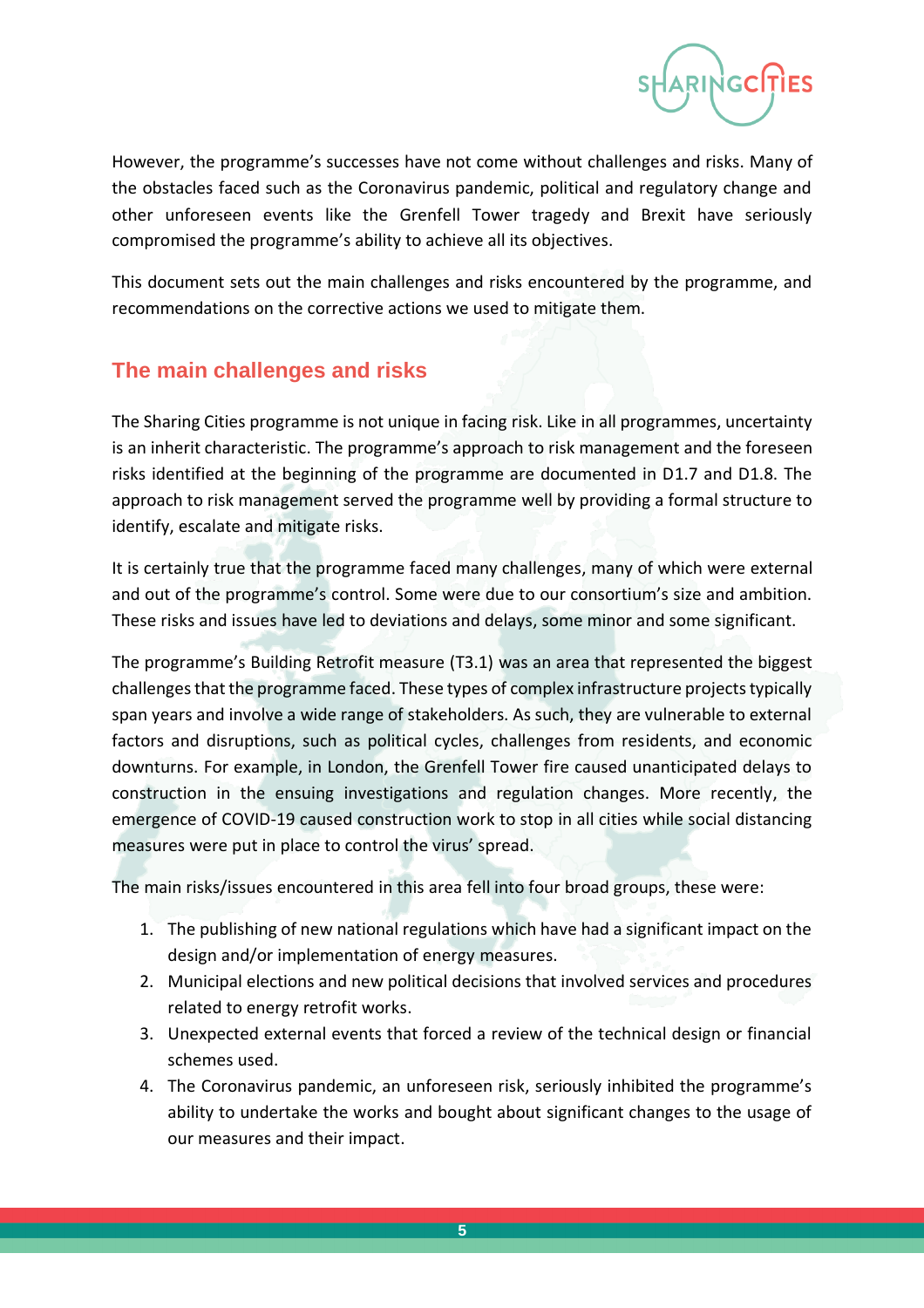

The EU approval of the extension of the programme's duration from December 2020 to December 2021 assisted the programme to meet its objectives of completing all outstanding works. Furthermore, the extension also provided an opportunity to mitigate against the impact of the Coronavirus pandemic so that monitoring of our measures could be conducted for an additional year in order to accumulate further information and offset any reductions in demand/usage seen since the start of the pandemic. The extension of the programme also assisted in mitigating the impacts of the Coronavirus pandemic on our scale up ambitions to foster greater city-wide adoption of our measures.

Risks were not confined to the building retrofit action. All areas of the programme encountered challenges. A description of the specific risks and recommendations for each of the programme's measures is presented in D3.15 (publishable report on the implementation of WP3 by the technical lead, highlighting activities that have taken place, risks encountered, corrective actions taken, and lessons learned). Additionally, the programme's Playbook (D1.20) provide valuable information on the challenges to the implementation of a number of key programme measures.

The table below presents a summary of the main general risks we faced on the Sharing Cities Programme, along with recommendations on the corrective actions we used to mitigate them.

| <b>Risk Description</b>                                                                                                    | <b>Expected Impacts</b>                                                                                                                | <b>Recommendation</b>                                                                                                                                                                                                                                                                                                                                                |
|----------------------------------------------------------------------------------------------------------------------------|----------------------------------------------------------------------------------------------------------------------------------------|----------------------------------------------------------------------------------------------------------------------------------------------------------------------------------------------------------------------------------------------------------------------------------------------------------------------------------------------------------------------|
| Delays in delivery<br>of project<br>hardware.                                                                              | Delays impact seriously on the ability<br>of the programme to fulfil its<br>ambitions and achieved the desired<br>outputs and results. | Projects are constantly being influenced by factors<br>influencing the ability to deliver on time. It is essential to be<br>aware of these factors as early as possible and before they<br>become a real problem. Ensure a constant control and<br>monitoring of the defined timelines, and make sure that<br>there are proper communication tools for this purpose. |
| Failure on adapting<br>the measures to<br>city's relevant<br>context                                                       | Failure to deliver measures would be<br>a fundamental programme failure.                                                               | Follow-up and engage with local partners and ensure that<br>necessary expertise is in place. Co-execution of the<br>demonstrative actions and validations along the cities<br>demonstrators, both for tools validation / improvement and<br>also for the implemented actions.                                                                                        |
| Some measures<br>were discovered to<br>be unviable<br>causing the<br>implementation of<br>other measures to<br>be delayed. | Programme's<br>ambitions<br>and<br>deliverables at risk of not<br>being<br>achieved.                                                   | Work closely with local stakeholders to add weight to the<br>case and develop back-up options/plans for the other<br>measures potentially impacted.                                                                                                                                                                                                                  |